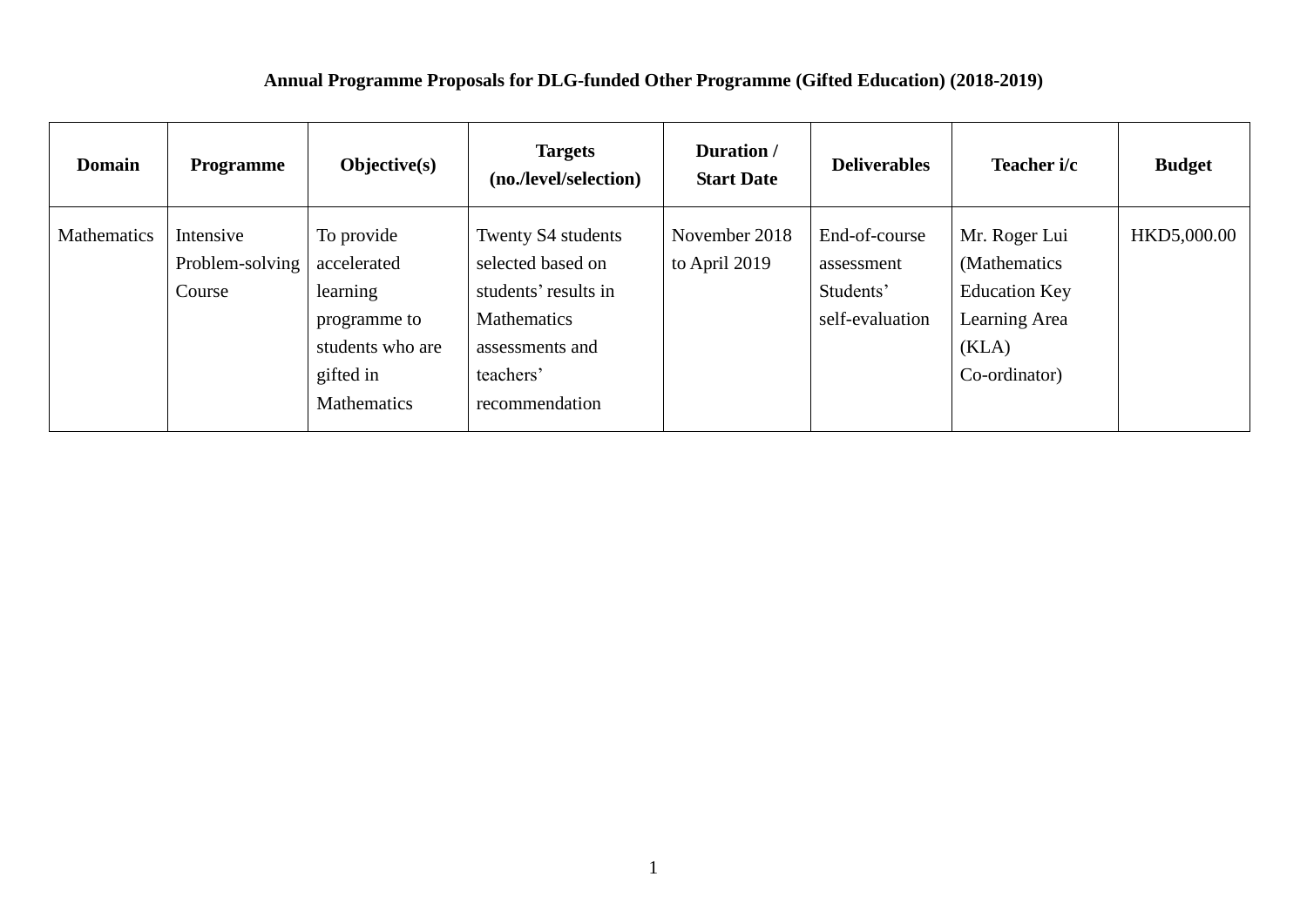| <b>Domain</b>       | Programme                                          | $Objective(s)$                                                                                                                        | <b>Targets</b><br>(no./level/selection)                                                                                                                                                                                | Duration /<br><b>Start Date</b> | <b>Deliverables</b>          | Teacher i/c                                                              | <b>Budget</b> |
|---------------------|----------------------------------------------------|---------------------------------------------------------------------------------------------------------------------------------------|------------------------------------------------------------------------------------------------------------------------------------------------------------------------------------------------------------------------|---------------------------------|------------------------------|--------------------------------------------------------------------------|---------------|
| Chinese<br>Language | Advanced<br>Chinese<br>Language<br>Writing course  | To further enhance<br>reading and<br>writing skills of<br>students who are<br>above average<br>standard in<br><b>Chinese Language</b> | Twenty-five S5<br>students attaining the<br>highest scores in<br>Chinese Language<br>Paper 2 in 2 internal<br>examinations and<br>coursework in<br>2017-2018 and/ or with<br>teachers'<br>recommendation               | October 2018 to<br>May 2019     | Students'<br>self-evaluation | Ms. Amy So<br>(Chinese Language<br><b>Education KLA</b><br>Co-ordinator) | HKD20,000.00  |
|                     | Advanced<br>Chinese<br>Language<br>Speaking course | To further enhance<br>speaking skills of<br>students who are<br>above average<br>standard in<br>Chinese Language                      | Thirty-five S6 students<br>attaining the highest<br>scores in Chinese<br>Language Paper 4 in 2<br>internal examinations<br>and coursework in<br>2016-2017 and<br>2017-2018 and/ or with<br>teachers'<br>recommendation | October 2018 to<br>March 2019   | Students'<br>self-evaluation | Ms. Amy So<br>(Chinese Language<br><b>Education KLA</b><br>Co-ordinator) | HKD6,000.00   |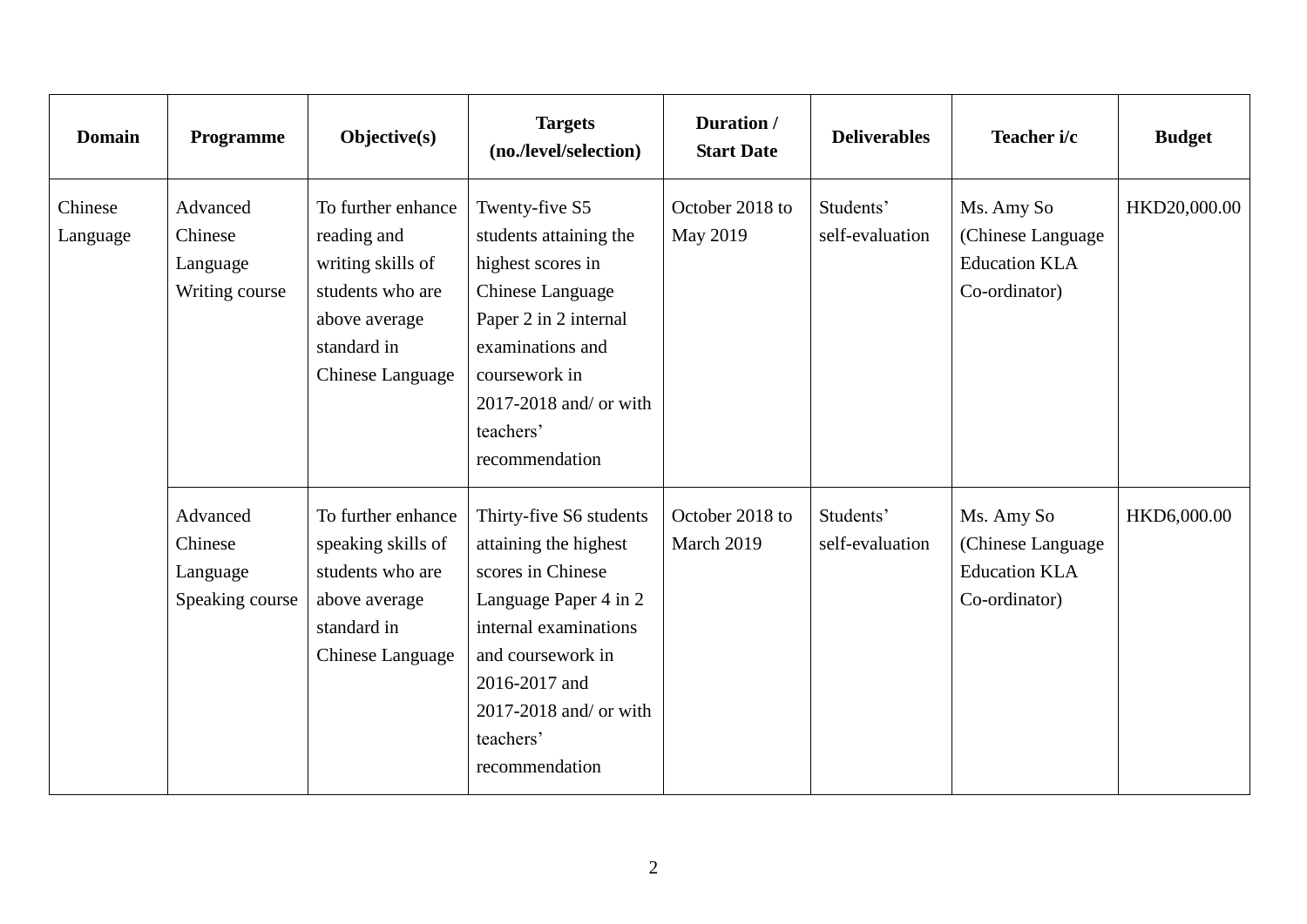| <b>Domain</b>             | Programme                                    | Objective(s)                                                                           | <b>Targets</b><br>(no./level/selection)                                                                 | Duration /<br><b>Start Date</b>  | <b>Deliverables</b>                                                                             | Teacher i/c                                                                     | <b>Budget</b> |
|---------------------------|----------------------------------------------|----------------------------------------------------------------------------------------|---------------------------------------------------------------------------------------------------------|----------------------------------|-------------------------------------------------------------------------------------------------|---------------------------------------------------------------------------------|---------------|
| Liberal<br><b>Studies</b> | Advanced<br><b>Liberal Studies</b><br>Course | To develop critical<br>and logical<br>thinking skills in<br>social issues              | Twenty S4 students<br>selected based on their<br>results in the Mid-year<br>Examination in<br>2018-2019 | January 2019 to<br>April 2019    | Results of<br>participants<br>internal test and<br>examinations<br>Students'<br>self-evaluation | Mrs. Ada Lo<br>(Liberal Studies<br>Cross-curricular<br>Subject<br>Co-ordinator) | HKD5000.00    |
| <b>Visual Arts</b>        | Caricature<br>Workshop                       | To let students<br>experience<br>caricature drawing<br>and apply the<br>skills in arts | Ten S4 students<br>selected by practical<br>assessments and<br>interviews in S3 in<br>2017-2018         | September to<br>December 2018    | A final<br>assessment of<br>caricature<br>drawing                                               | Mr. Kevin Chong<br>(Arts Education<br><b>KLA Co-ordinator</b> )                 | HKD12,000.00  |
|                           | Computer<br><b>Graphic Course</b>            | To enrich<br>students'<br>knowledge to<br>computer graphic<br>design                   | Four S5 students<br>selected by practical<br>assessments and<br>interviews in S3 in<br>2016-2017        | November 2018<br>to January 2019 | A final<br>Assessment in<br>computer<br>graphic drawing                                         | Mr. Kevin Chong<br>(Arts Education<br><b>KLA Co-ordinator</b> )                 | HKD16,000.00  |